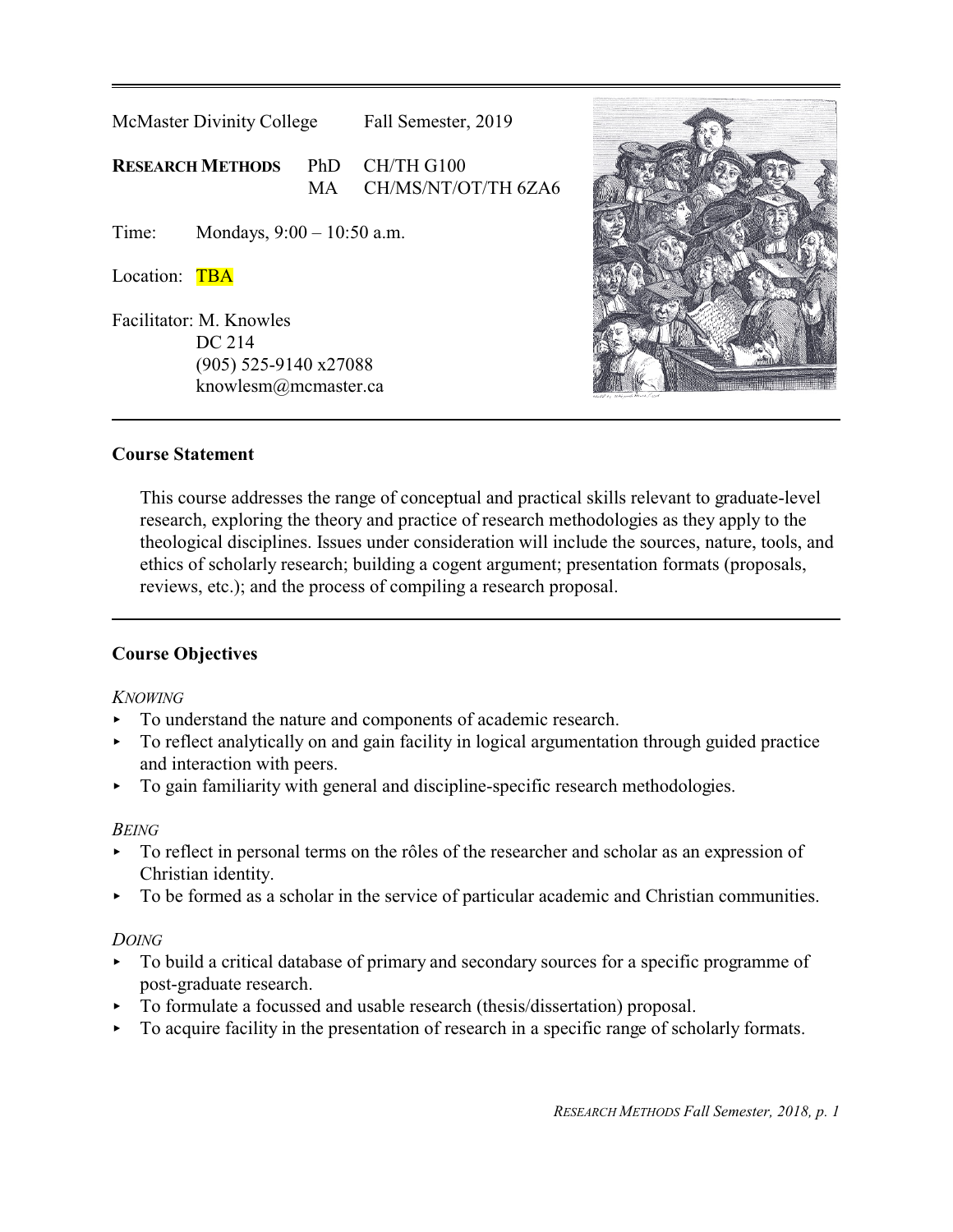# **Lecture/Seminar Outline and Schedule**

1. Introduction to Research

| a.             | The Components of Research<br>Mapping Your Degree: From Application to Graduation to Beyond<br>1.<br>ii. Knowing How to Ask: Bloom, Kolb, and Lartey<br>iii. Mapping Your Research | September 9, 16 |
|----------------|------------------------------------------------------------------------------------------------------------------------------------------------------------------------------------|-----------------|
|                | 2. Identifying and Analysing Resources                                                                                                                                             |                 |
| a.             | Library resources and Tour (Olga Perkovic; Mills Memorial Library)                                                                                                                 | September 23    |
|                | b. Evaluating Source Materials: Bibliographies, Annotations, and Book Reviews<br>Draft Resource List due                                                                           | September 30    |
|                | 3. Philosophy of Method: Research and Christian Faith<br><b>Annotated Bibliography due</b>                                                                                         | October 7       |
|                | Thanksgiving/Mid-term Break (no class)                                                                                                                                             | October 14      |
|                | 4. Field-Specific Hermeneutics and Methodologies                                                                                                                                   |                 |
| a.             | Text- and Language-based Research (Mark Boda/Chris Land)<br><b>Book Review due</b>                                                                                                 | October 21      |
|                | b. God, History, and Doctrine: Researching Theology and History<br>(Gord Heath/Steve Studebaker)<br>Summary of Biblical Methodologies due                                          | October 28      |
| $\mathbf{c}$ . | Critical Methods in Ministry Studies (Michael Knowles/Phil Zylla)<br>Summary of Historical/Theological Methodologies due                                                           | November 4      |
|                | 5. Building a Coherent Argument                                                                                                                                                    |                 |
| a.             | Reasoning, Logic, and Argumentation<br>Summary of Ministry Studies Methodologies due                                                                                               | November 11     |
|                | 6. Developing a Thesis or Dissertation Proposal<br>Joan Bolker, Writing Your Dissertation in Fifteen Minutes a Day<br>Umberto Eco, How to Write a Thesis                           | November 18     |

a. Style, Editing, and Proper Documentation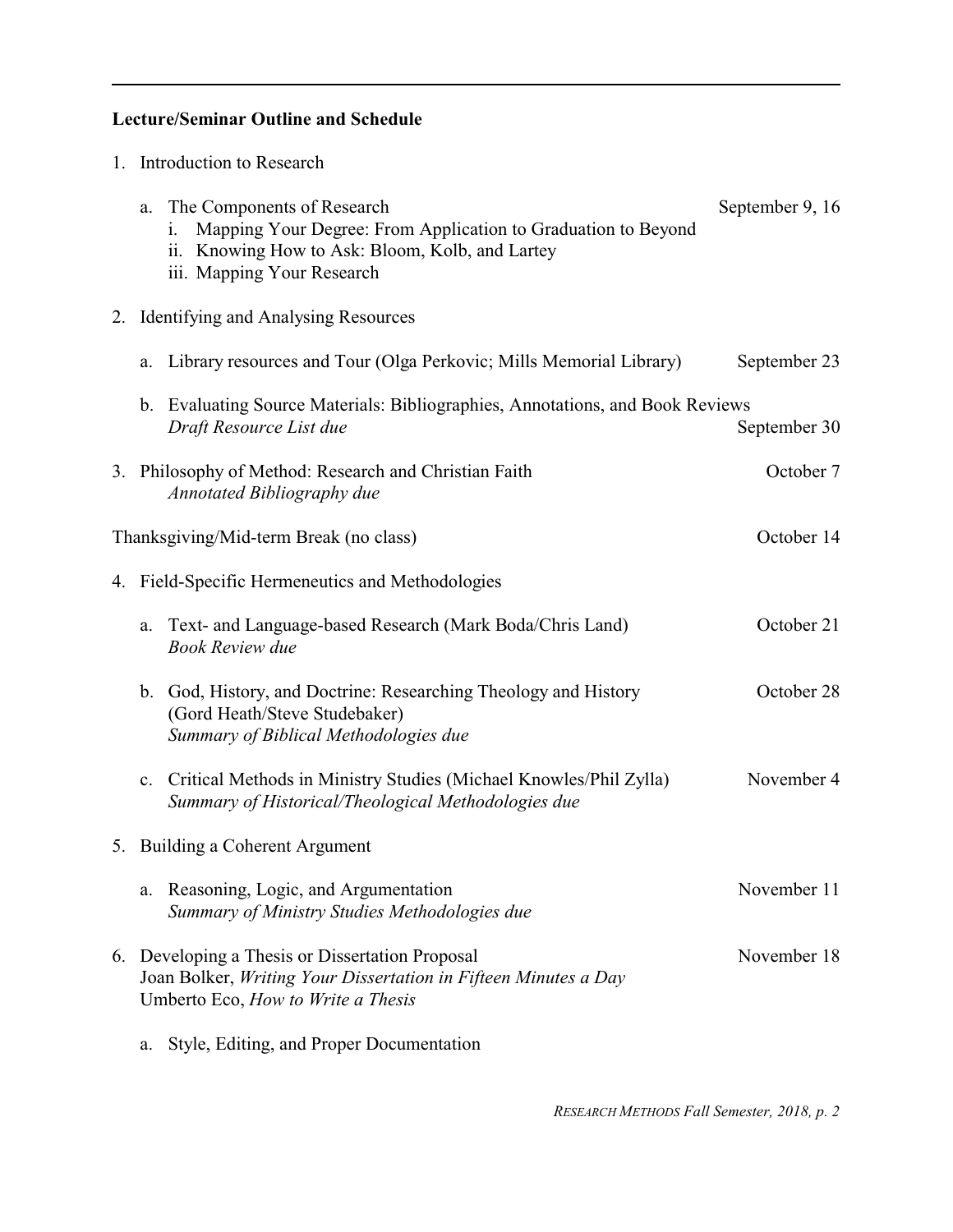b. Plagiarism and Academic Integrity

| 7. Proposal Review and Consultation                                       | November 25   |
|---------------------------------------------------------------------------|---------------|
| 8. Student Presentations: Work in Progress<br>Draft Research Proposal Due | December 2, 9 |
| Last day for submission of late assignments                               | December 11   |

### **Course Texts and Resources**

All required textbooks for this class are available from the College's book service, READ On Bookstore, Room 145, McMaster Divinity College. Texts may be purchased on the first day of class. For advance purchase, you may contact READ On Bookstore, 5 International Blvd, Etobicoke, Ontario M9W 6H3: phone 416.620.2934; fax 416.622.2308; email books@readon.ca. Other book services may also carry the texts.

#### *All students:*

- Adler, Mortimer J., and Charles Van Doren. *How to Read a Book. Revised and Updated Edition.* New York: Simon and Schuster, 1972. MILLS Reserve PN 83.A43 1972
- Bolker, Joan. *Writing Your Dissertation in Fifteen Minutes a Day: A Guide to Starting, Revising, and Finishing Your Doctoral Thesis.* New York: Henry Holt, 1998.

MILLS Reserve LB 2369 .B57 1998

Heath, Gordon L. *Doing Church History: A User-Friendly Introduction to Researching the History of Christianity*. Toronto: Clements, 2008. MILLS Reserve BR 138 .H38 2008

# *Biblical Studies only:*

[Hayes, John H., ed.] *Methods of Biblical Interpretation. Excerpted from The Dictionary of Biblical Interpretation*. Nashville: Abingdon, 2004 [1999].

MILLS Reserve: BS 476 .M355 2004

# *Theology only:*

Allen, Paul L. *Theological Method: A Guide for the Perplexed*. London: Continuum; New York: T & T Clark, 2012. MILLS e-book (online)

#### *Ministry Studies only:*

Swinton, John, and Harriet Mowat. *Practical Theology and Qualitative Research*. London: SCM, 2006.

Supplementary Resources available at Mills Library:

Axelrod, Bradley N., and James Wendell. *Dissertation Solutions: A Concise Guide to Planning, Implementing, and Surviving the Dissertation Process*. Lanham, MD: Rowan and Littlefield, 2012. MILLS e-book (online)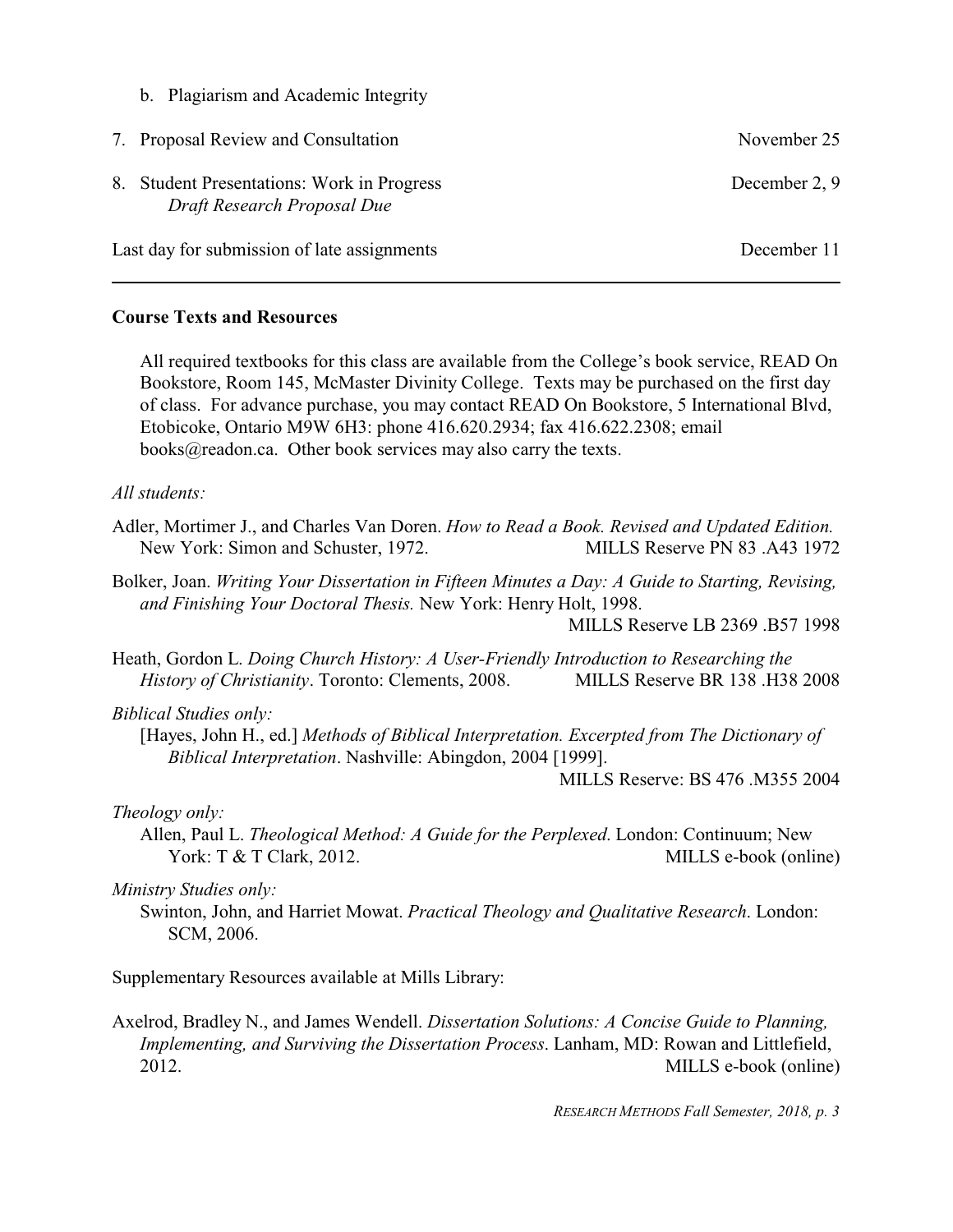Bolich, Gregory G. *The Christian Scholar: An Introduction to Theological Research.* Lanham, MD: University Press of America, 1986. MILLS Reserve BR 118 .B558 1986

Thomas, R. Murray, and Dale L. Brubaker. *Theses and Dissertations: A Guide to Planning, Research and Writing.* Westport, CT: Bergin and Garvey, 2000.

MILLS Reserve LB 2369 .T458 2000

# **Assignments**

This course is designed to assist the student in developing the skills require to undertake research in a specific field of interest. To that end, the assignments are structured to help students develop a workable thesis or dissertation proposal in the student's area of research interest.

#### 1. *Draft Resource List*

Following the Library resources lecture (September 23), identify at least one resource from each of the following ten categories:

| i. Biographical source                   | (2) Applicational          |
|------------------------------------------|----------------------------|
| ii. Encyclopaedia entry                  | (3) Literature survey      |
| iii. Inter-Library loan item (via Racer) | vi. Monographs             |
| iv. Dissertation                         | (1) Standard critical work |
| v. Articles (both print + online)        | (2) History of discussion  |
| (1) Theoretical                          | (3) Primary source         |
|                                          |                            |

For each item, provide a bibliographic entry formatted according to the July 2019 edition of the *McMaster Divinity College Style Guide:* http://mcmasterdivinity.ca/wp-content/uploads/ 2018/02/mdc\_styleguide.pdf

| Length: $\pm 500$ words | Due: September 30 | Percentage: 10% |
|-------------------------|-------------------|-----------------|
|-------------------------|-------------------|-----------------|

# 2. *Annotated Bibliography*

The goal of this assignment is to initiate the process of assembling a database of resources for one's chosen area of research. Expanding on the previous assignment, students will provide an initial bibliography of ten books and ten peer-reviewed articles relevant to their particular research projects. For each item, provide bibliographic data in standard academic format, followed by a brief description and evaluation of the argument, together with an assessment of its relevance for your own research  $(\pm 100$  words per entry, not including bibliographic data).

Length:  $\pm 2000$  words Due: October 7 Percentage: 20%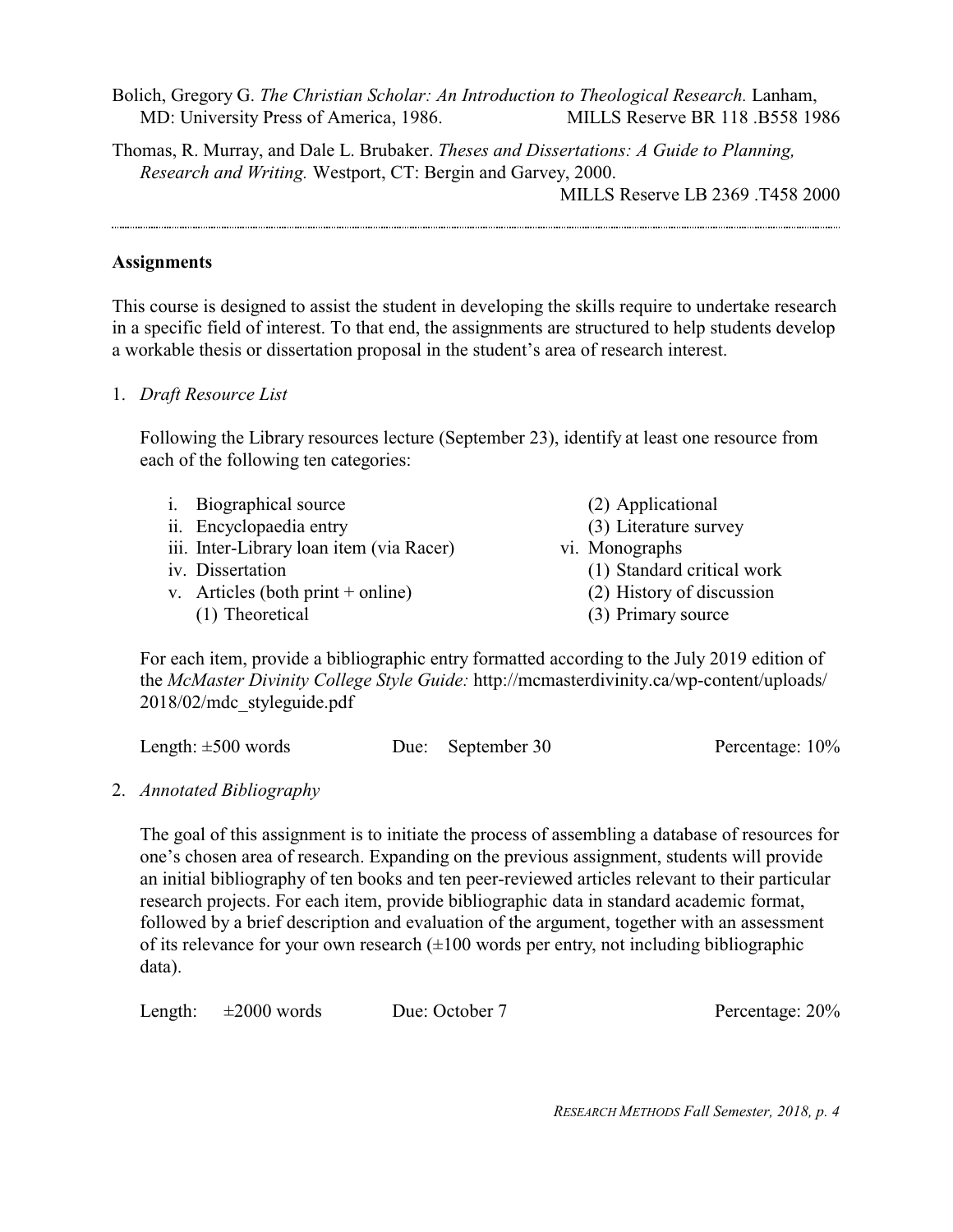3. *Book Review* 

Prepared as though for publication, the review will describe the content of a recent book in the student's field of research, relate the argument to the current state of scholarly discussion, and assess its contribution to that debate.

Length: 1,500 words Due: October 21 Percentage: 15%

# 4. *Summary of Research Methodology*

Faculty guest lecturers will offer a series of basic introductions to methodological issues in their respective fields (i.e. Biblical; Historical/Theological; Ministry Studies). On the basis of one such introduction (and citing any additional resources identified by the lecturer), summarize the critical methodological issues in your academic discipline, with special reference and application to your particular area of research interest. In others words, provide a broad survey of contemporary research methodologies in your field, indicating their relationship to one another and situating your own work in relation to the discipline as a whole.

| Length: | $1,500$ words |                                | Due: October 28 (Biblical)          | Percentage: 15% |
|---------|---------------|--------------------------------|-------------------------------------|-----------------|
|         |               |                                | November 4 (Historical/Theological) |                 |
|         |               | November 11 (Ministry Studies) |                                     |                 |

# 5. *Draft Research Proposal*

Following instructions provided in the relevant guidelines (i.e. MA or PhD), each student will compile a draft thesis or dissertation proposal that includes the following standard elements:

- i. Description of the topic and its importance, including a clear thesis statement;
- ii. Research methodology/model/framework;
- iii. Outline/structure of the dissertation;
- iv. Work plan/timeline [may be omitted];
- v. Preliminary bibliography

As a "work-in-progress," the proposal will identify any difficulties that have been encountered or questions that remain unanswered, as well as explaining the anticipated relevance of this research for the church, academy, and society. This assignment will be graded on the logic and clarity of the proposed programme of research, the degree to which it demonstrates a clear understanding of field-specific methodologies, and its integration with existing knowledge. Each student must discuss the proposal with their primary supervisor prior to completion, and must indicate the scope and impact of those discussions in the submitted draft.

|  | Length: $2,000 - 2,500$ words | Due: December 2 or 9 | Percentage: 25% |
|--|-------------------------------|----------------------|-----------------|
|--|-------------------------------|----------------------|-----------------|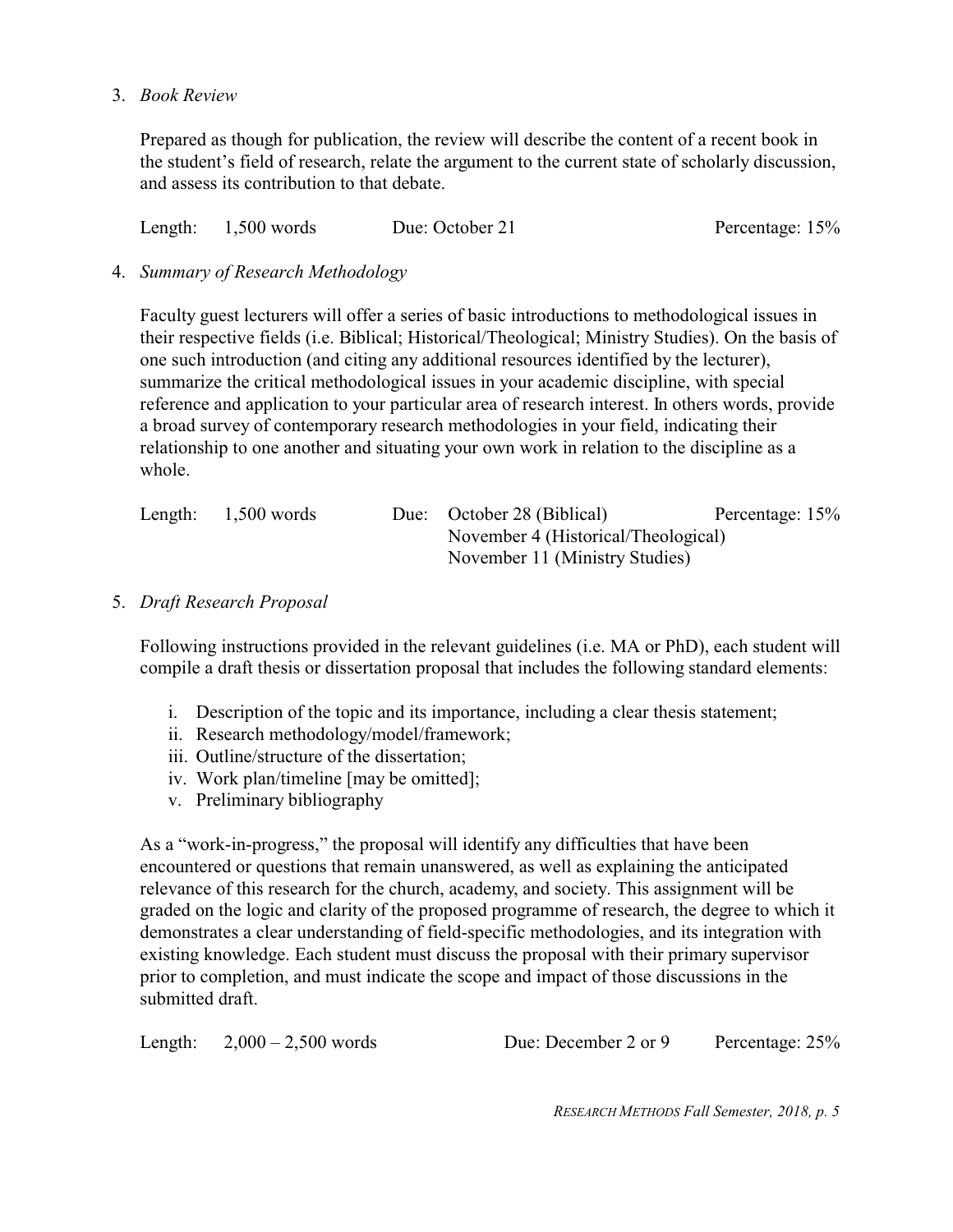In addition to the written format outlined above, each student will present their research proposal as a teaching module to the class. Rather than simply reading the text of their written submission, each student will take 10–15 minutes to summarize their proposal and anticipated conclusions (however preliminary) in an accessible, creative, and engaging manner, then will interact with class members for a further 5–10 minutes (20 minutes total). Students should give an account not only of their proposed contribution to current debate, but also of particular challenges, unanswered questions, and the broader implications of their research for church, society, and the academy. Students may wish to employ PowerPoint, printed handouts, and/or other media in the course of their presentations. The assignment will be graded on the quality of the presentation as a whole (structure, argumentation, clarity, creativity, class interaction) and its ability to explain the research process.

|  |  | Length: $15$ minutes $+5$ minutes discussion Due: December 2 or 9 |  | Percentage: 15% |
|--|--|-------------------------------------------------------------------|--|-----------------|
|--|--|-------------------------------------------------------------------|--|-----------------|

| <b>Grading Summary</b>        |                                     |                 |               |  |  |
|-------------------------------|-------------------------------------|-----------------|---------------|--|--|
|                               | Due                                 | Length          | $\frac{0}{0}$ |  |  |
| Draft Resource List           | September 30                        | $\pm 500$       | 10%           |  |  |
| <b>Annotated Bibliography</b> | October 7                           | $\pm 2,000$     | 20%           |  |  |
| <b>Book Review</b>            | October 21                          | 1500            | 15%           |  |  |
| Summary of Research           | October 28 (Biblical)               |                 |               |  |  |
| Methodology                   | November 4 (Historical/Theological) | 1500            | 15%           |  |  |
|                               | November 11 (Ministry Studies)      |                 |               |  |  |
| <b>Research Proposal</b>      |                                     |                 |               |  |  |
| Written Submission            | December 2, 9                       | $2,000 - 2,500$ | 25%           |  |  |
| <b>Oral Presentation</b>      | December 2, 9                       | n/a             | 15%           |  |  |
|                               |                                     | 7,500-8,000     | 100%          |  |  |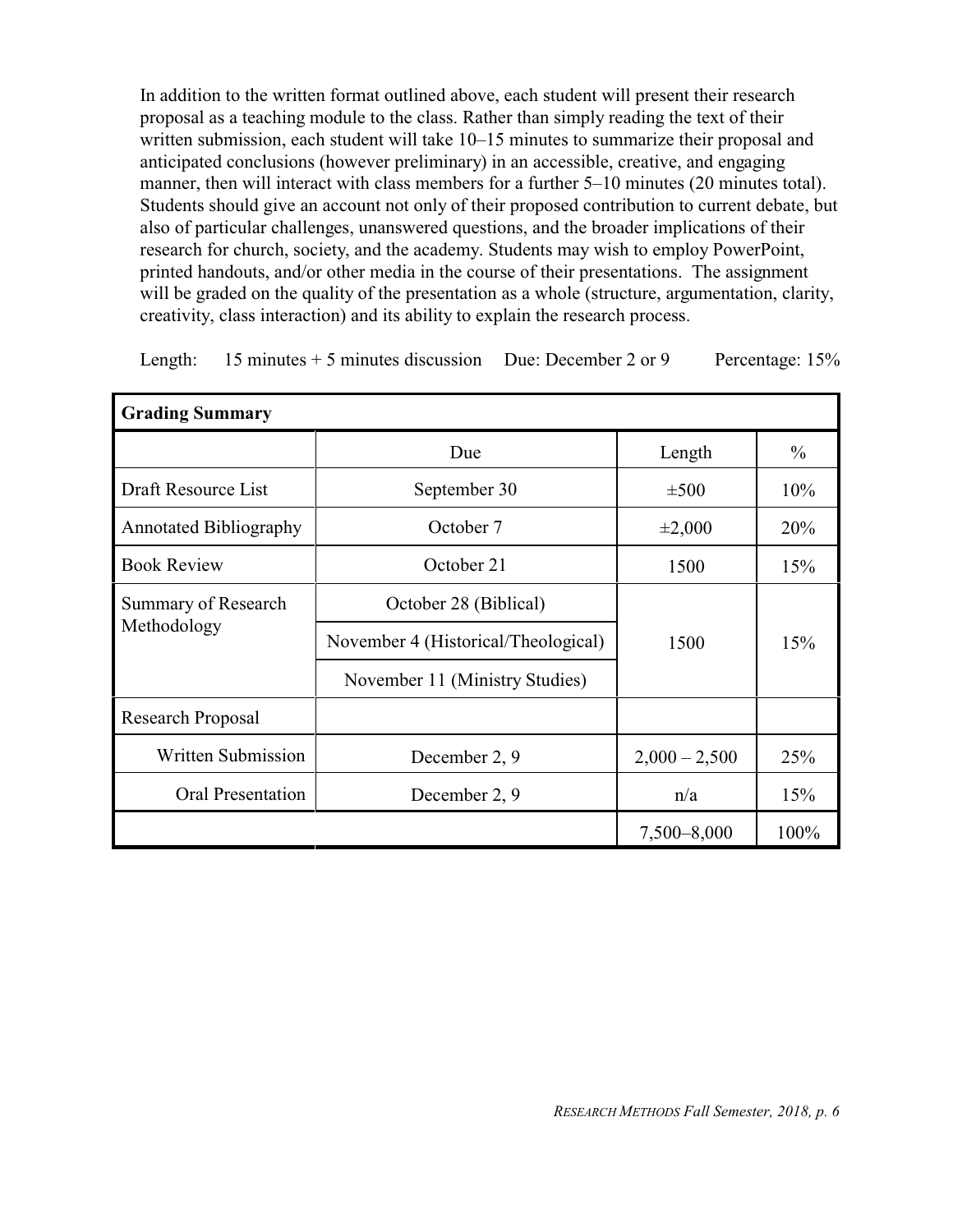#### **Academic Honesty**

Academic dishonesty is a serious offence that may take any number of forms, including plagiarism, the submission of work that is not one's own or for which previous credit has been obtained, and/or unauthorized collaboration with other students. Academic dishonesty can result in severe consequences, e.g., failure of the assignment, failure of the course, a notation on one's academic transcript, and/or suspension or expulsion from the College. Students are responsible for understanding what constitutes academic dishonesty. Please refer to the Divinity College Statement on Academic Honesty: https://mcmasterdivinity.ca/rules-regulations/

# **Gender Inclusive Language**

McMaster Divinity College uses inclusive language for human beings in worship services, student written materials, and all its publications. It is expected that inclusive language will be used in chapel services and all MDC assignments. In reference to biblical texts, the integrity of the original expressions and the names of God should be respected, but you will need to use gender-inclusive language for humans, and you will need to quote from a genderinclusive version such as the following: NRSV (1989), NCV (1991), TEV/GNB/GNT (1992), CEV (1995), NLT (1996), TNIV (2005), and the Common English Bible (CEB 2011).

#### **Style**

All stylistic considerations (including but not limited to questions of formatting, footnotes, and bibliographic references) must conform to the McMaster Divinity College Style Guidelines for Essays and Theses http://mcmasterdivinity.ca/wp-content/uploads/2018/02/ mdcstyleguide.pdf. Failure to observe appropriate form will result in grade reductions.

To assist with prose composition, students are encouraged to make use of grammarly.com, which is funded by the university, along with the Writing Support Services provided by the McMaster Student Success Centre (http://studentsuccess.mcmaster.ca/ students/academicskills/writing-support-services.html). See also "CRITERIA FOR GRADING OF WRITTEN ASSIGNMENTS," below.

# **Cell Phone/Computer Policy**

Students are to refrain from conducting cell phone conversations while class is in session. Should you need to maintain contact with family members and/or your church or ministry, please turn off the ringer so as to avoid disturbing others; upon receipt of an urgent call, you may discretely excuse yourself from the classroom. The same policy applies to all computer–generated sound schemes, pagers, or other electronic annunciation systems.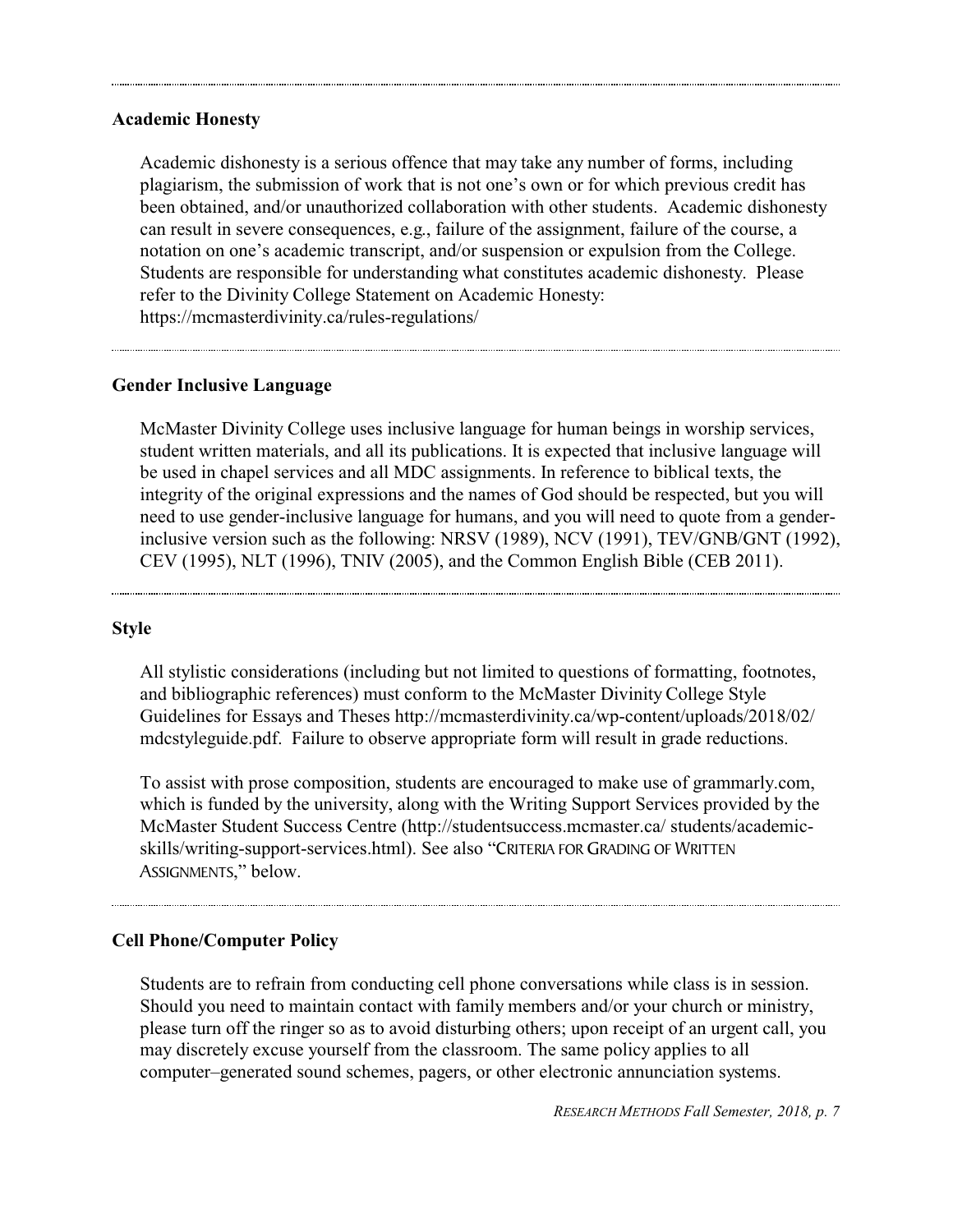#### **Deadlines and Late Submission Penalty**

Written assignments must be submitted to the Avenue to Learn website by 3:30 p.m. on the due date, after which they will be considered late and penalized 1% per calendar day. The final date for submission of all course assignments is December 11 (the last day of classes). Assignments received after this date will not be accepted for grading or credit.

Once classes have concluded, graded assignments will be available for retrieval from the Student Records Office (Room 210) for 30 days after the end of the semester (calculated as the day on which grades are due), following which they will be discarded.

#### Disclaimer:

This syllabus is the property of the instructor and is prepared with currently available information. The instructor reserves the right to make changes and revisions up to and including the first day of class.